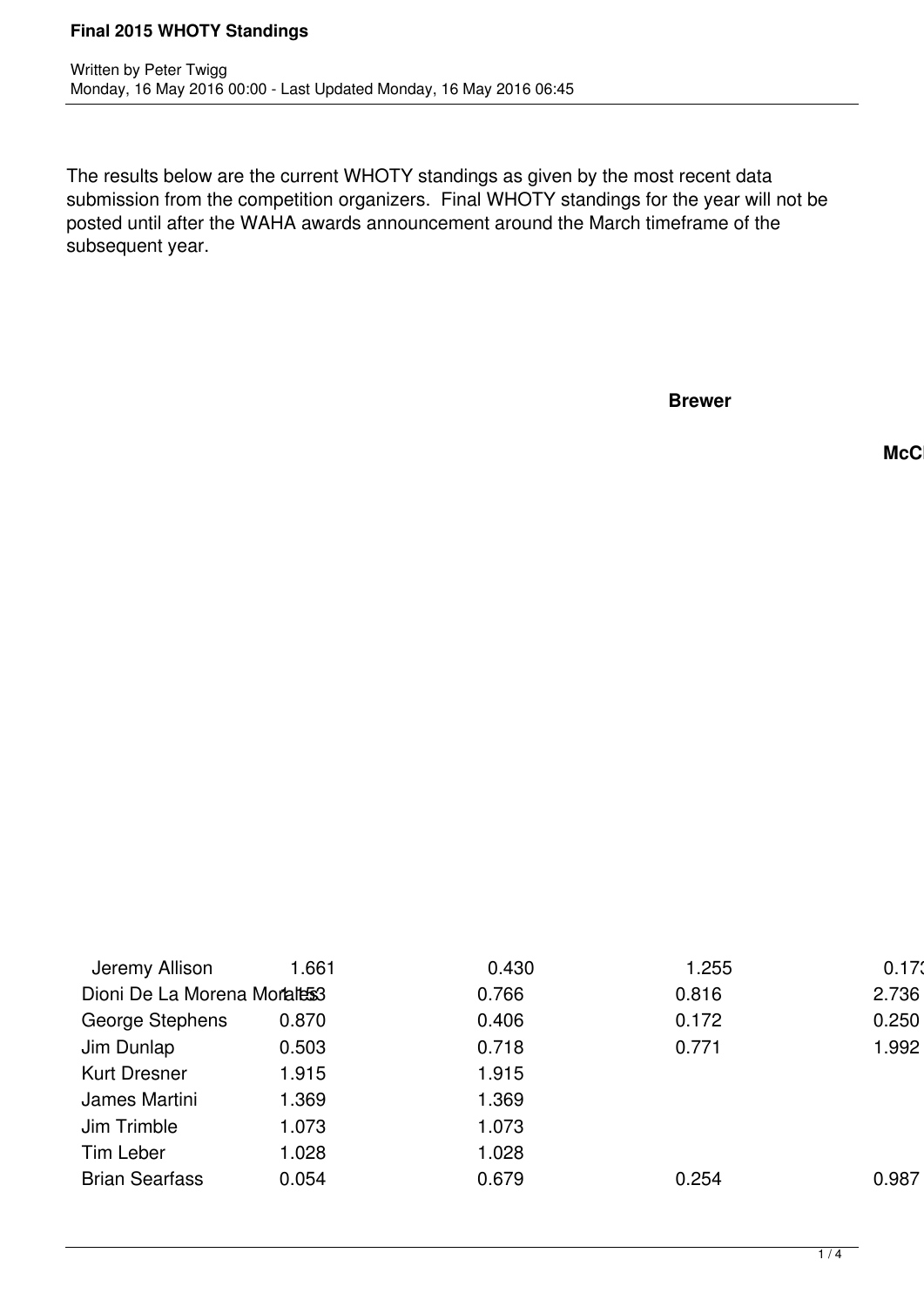| Phil Cammarano                          | 0.127 | 0.231 | 0.176 | 0.297 |
|-----------------------------------------|-------|-------|-------|-------|
| Dennis Nagy                             | 0.322 | 0.540 | 0.861 |       |
| <b>Will Fredin</b>                      | 0.723 | 0.118 | 0.840 |       |
| <b>Adam Sannes</b>                      | 0.000 | 0.754 | 0.083 | 0.837 |
| Mark Holland                            | 0.768 | 0.768 |       |       |
| <b>Christopher Prigmore</b>             | 0.665 | 0.665 |       |       |
|                                         | 0.288 | 0.374 | 0.662 |       |
| <b>Todd Quessenberry</b><br>Ken Leisher | 0.129 | 0.489 | 0.618 |       |
|                                         |       |       |       |       |
| <b>Whitney Pittman</b>                  | 0.613 | 0.613 |       |       |
| <b>Steve Taylor</b>                     | 0.143 | 0.318 | 0.152 | 0.612 |
| Mark Joy                                | 0.327 | 0.235 | 0.563 |       |
| Jennifer Tadder                         | 0.465 | 0.074 | 0.538 |       |
| <b>Bill Arthurs</b>                     | 0.523 | 0.523 |       |       |
| Troy Wormsbecker                        | 0.398 | 0.088 | 0.000 | 0.486 |
| <b>Troy Niemeyer</b>                    | 0.161 | 0.308 | 0.468 |       |
| Keith Ciani                             | 0.054 | 0.225 | 0.047 | 0.138 |
| Dan Hansen                              | 0.427 | 0.427 |       |       |
| <b>Timothy Loomis</b>                   | 0.410 | 0.410 |       |       |
| Les McAuliffe                           | 0.327 | 0.083 | 0.410 |       |
| <b>Bill Boyd</b>                        | 0.166 | 0.235 | 0.401 |       |
| McLean Johnson                          | 0.365 | 0.365 |       |       |
| <b>Jeffrey Newman</b>                   | 0.355 | 0.355 |       |       |
| Jason Mantello                          | 0.341 | 0.341 |       |       |
| <b>Tim Moriarty</b>                     | 0.176 | 0.149 | 0.325 |       |
| Mukunda-Krishna Tysor0.107              |       | 0.205 | 0.312 |       |
| Douglas Powell                          | 0.277 | 0.277 |       |       |
| <b>Mat Wisner</b>                       | 0.274 | 0.274 |       |       |
| Matthew Denham/Mike Gester              |       | 0.274 |       |       |
| <b>Robert Whitlow</b>                   | 0.268 | 0.268 |       |       |
| <b>Maxwell Neumann</b>                  | 0.264 | 0.264 |       |       |
| <b>Erik Peffer</b>                      | 0.257 | 0.257 |       |       |
| Adam Arndt                              | 0.249 | 0.249 |       |       |
| <b>Brendan Gramer</b>                   | 0.249 | 0.249 |       |       |
| Nicholas Marianetti                     | 0.244 | 0.244 |       |       |
| Paul Schmitz                            | 0.235 | 0.235 |       |       |
| <b>Brian Tetreault</b>                  |       |       |       |       |
|                                         | 0.232 | 0.232 |       |       |
| Nikolaj Lasbo                           | 0.221 | 0.221 |       |       |
| Chris Hudson                            | 0.211 | 0.211 |       |       |
| <b>Anthony Falcone</b>                  | 0.000 | 0.205 | 0.205 |       |
| <b>Brian LeHuquet</b>                   | 0.204 | 0.204 |       |       |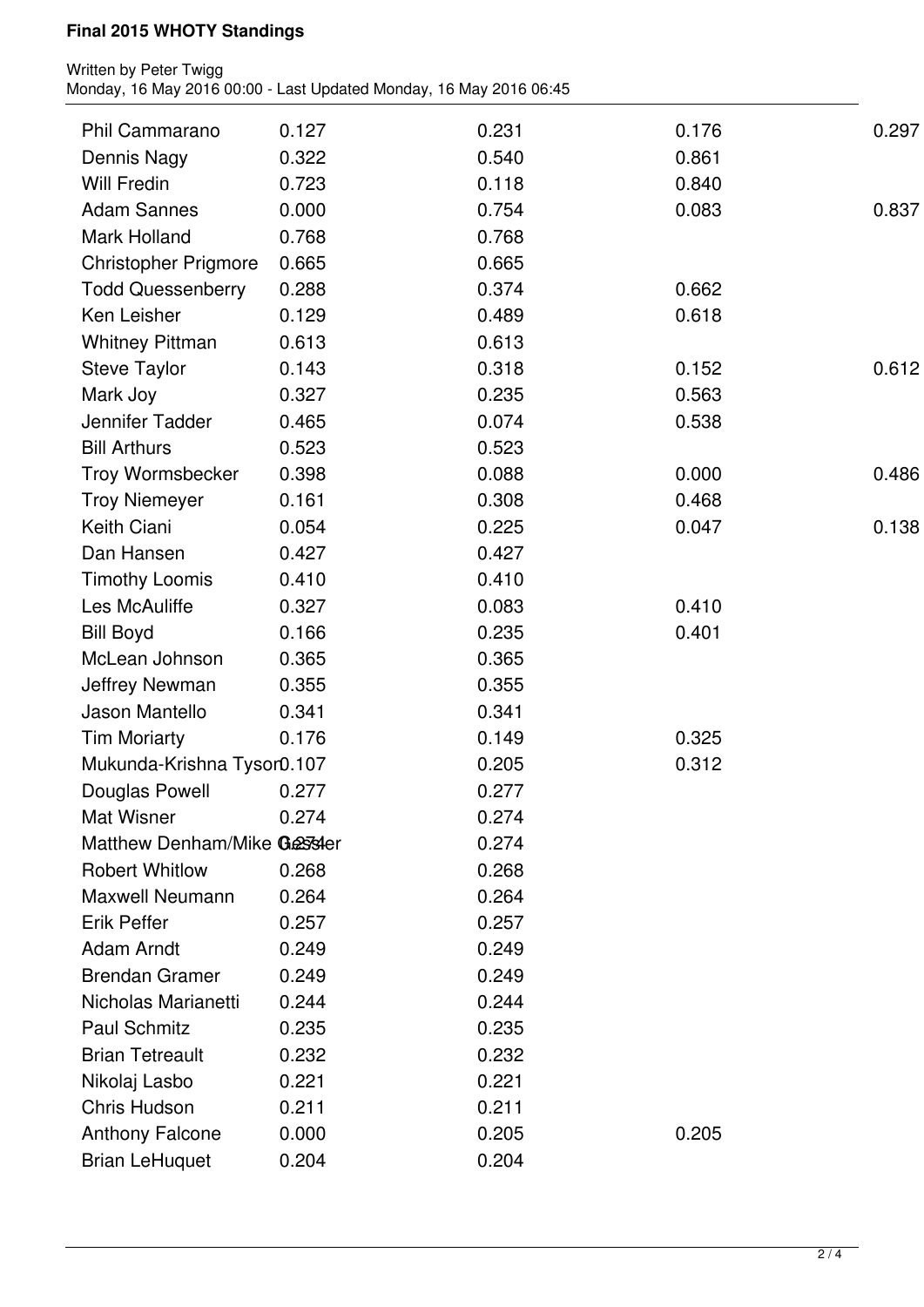| <b>Paul Hendrick</b>    | 0.202 | 0.202 |       |
|-------------------------|-------|-------|-------|
| <b>Blake Doepker</b>    | 0.117 | 0.083 | 0.200 |
| Robby Skillin           | 0.196 | 0.196 |       |
| David Whitwell          | 0.196 | 0.196 |       |
| Len Hallock             | 0.195 | 0.195 |       |
| Robb Wick               | 0.194 | 0.194 |       |
| Kyle Jacobson           | 0.178 | 0.178 |       |
| Doug Burghart           | 0.176 | 0.176 |       |
| <b>Bob Zormeir</b>      | 0.176 | 0.176 |       |
| Paul LeFebvre           | 0.171 | 0.171 |       |
| <b>Kenneth Tompkins</b> | 0.167 | 0.167 |       |
| Cyrus Rashtchian        | 0.166 | 0.166 |       |
| <b>Bill Evans</b>       | 0.165 | 0.165 |       |
| Dave Frombach           | 0.049 | 0.115 | 0.164 |
| Jason Crawford          | 0.155 | 0.155 |       |
| <b>Shelley Albright</b> | 0.149 | 0.149 |       |
| Joshua Lopez            | 0.144 | 0.144 |       |
| Robert Jewell           | 0.036 | 0.108 | 0.143 |
| <b>Dick Walker</b>      | 0.077 | 0.062 | 0.139 |
| Lou Strowger            | 0.138 | 0.138 |       |
| <b>Brian Fairley</b>    | 0.137 | 0.137 |       |
| Joseph Norton           | 0.137 | 0.137 |       |
| <b>Lisa Searfass</b>    | 0.132 | 0.132 |       |
| <b>Tristan McCoy</b>    | 0.132 | 0.132 |       |
| Jesse Flemming          | 0.131 | 0.131 |       |
| Jeff Rea                | 0.127 | 0.127 |       |
| <b>Ryan Downey</b>      | 0.125 | 0.125 |       |
| David Seidman           | 0.125 | 0.125 |       |
| <b>Brian Scott</b>      | 0.124 | 0.124 |       |
| <b>Ryan Wallace</b>     | 0.118 | 0.118 |       |
| Josh Rosen              | 0.117 | 0.117 |       |
| <b>Tim Heryford</b>     | 0.111 | 0.111 |       |
| <b>Garry Lienhard</b>   | 0.107 | 0.107 |       |
| <b>Fritz Lausier</b>    | 0.106 | 0.106 |       |
| Justin Bajema           | 0.106 | 0.106 |       |
| Pieter Wycoff           | 0.103 | 0.103 |       |
| <b>Brain Fairley</b>    | 0.101 | 0.101 |       |
| Kevin Salcedo           | 0.098 | 0.098 |       |
| Derek Brown             | 0.098 | 0.098 |       |
| Joseph Snow             | 0.095 | 0.095 |       |
|                         |       |       |       |